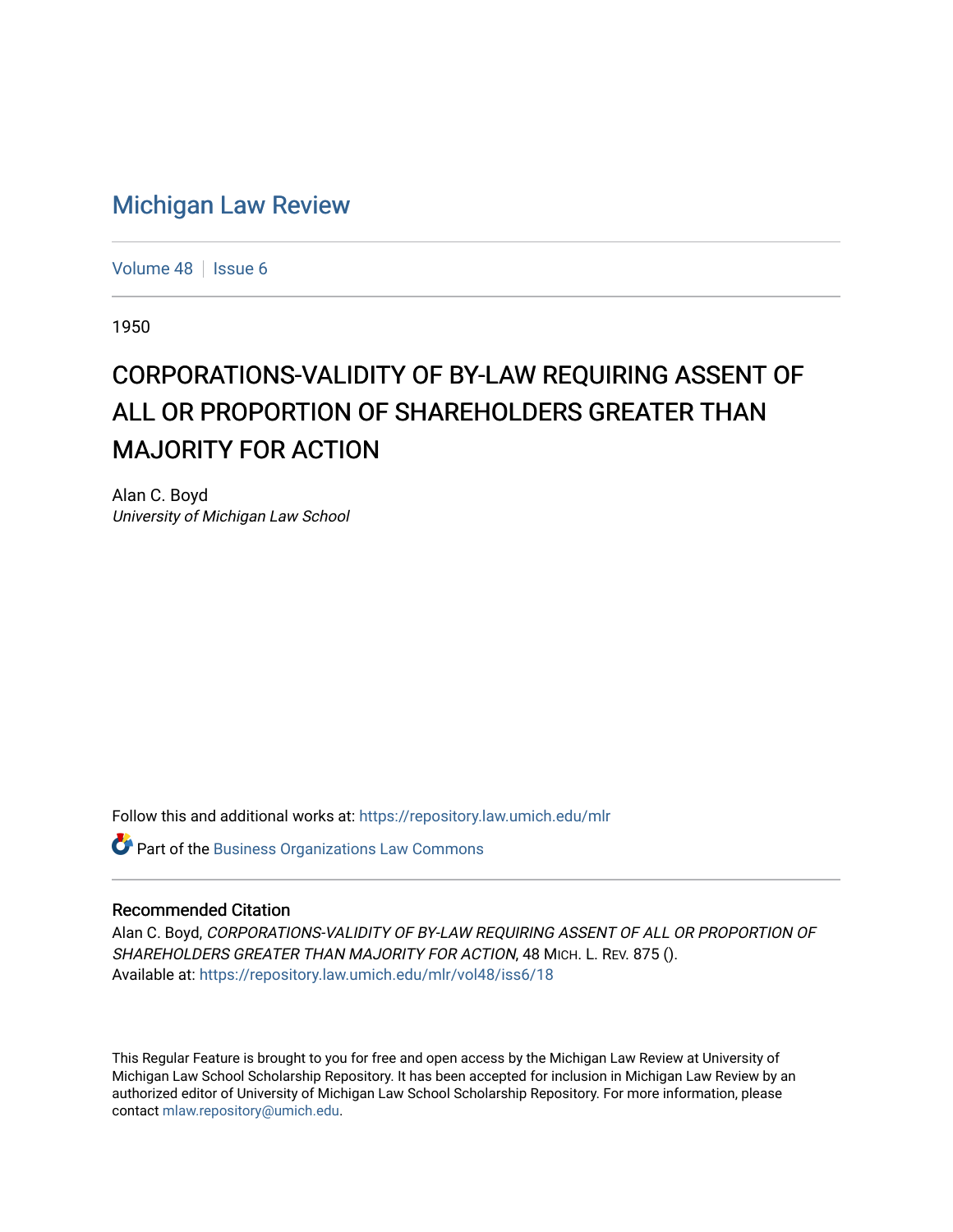CoRPORATIONs-VALIDITY oF BY-LAw REQUIRING AssENT OF ALL OR PRo-PORTION OF SHAREHOLDERS GREATER THAN MAJORITY FOR ACTION-The defendants, employees of the plaintiff corporation, were discharged by the president, who was empowered under the by-laws to appoint, remove, employ and discharge, and fix the compensation of, all employees of the corporation, subject to the approval of the board of directors. A majority of the directors and the holders of a majority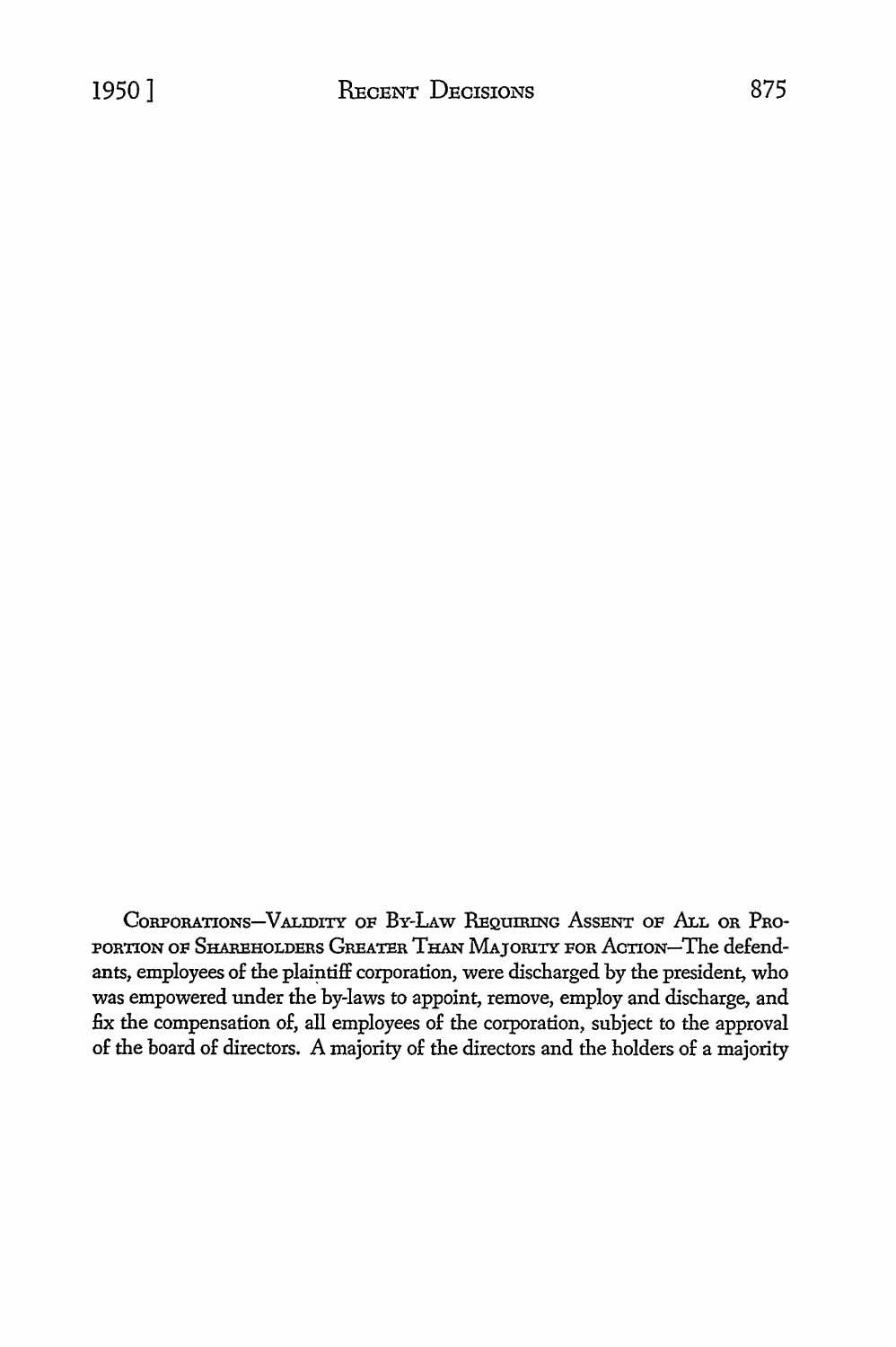of the shares were in agreement that the defendants should be discharged. The defendants refused to leave the premises, took possession of certain of the corporate books and records, and otherwise interfered with the conduct of the business, claiming that their discharge was ineffective because it was in violation of a by-law requiring assent of holders of ninety per cent of the outstanding shares for corporate action of any character. On motion for an order to restrain them from entering the plaintiff's place of business and from interfering in any way with its business, *held*, motion granted. A by-law requiring unanimous action of shareholders to pass any resolution or take action of any kind is obnoxious to the statutory rule of stock corporation management. A provision requiring action by the holders of ninety per cent of the shares is substantially the same as one requiring unanimous consent. *Eisenstadt Bros., Inc. v. Eisenstadt,* (N.Y. 1949) 89 N.Y.S. (2d) 12.

The power to adopt by-laws is necessary to the very existence of a corporation in order that the shareholders may be able to carry out the purposes for which it has been formed.<sup>1</sup> As a basic proposition shareholders have the right to adopt any by-law which is reasonable and not contrary to the charter of the corporation, public policy, or the law of the land as found in federal and state constitutions, federal and state statutes, and the common law.<sup>2</sup>The principal case is rested upon an earlier case which held that a by-law requiring unanimous action of stockholders to pass any resolution or take any action of any kind is invalid as obnoxious to the statutory scheme of stock corporation management.3 The trial court in that case4 held merely that, since the applicable statutory provisions required the consent of specified percentages of the outstanding shares for certain types of corporate action,<sup>5</sup> a by-law requiring unanimous consent for all actions would require more than the statute as to such actions and would, therefore, be void in its entirety. 6 The by-law might well have been sustained against that objection by construing it as applicable only to actions not specified by statute to require a fixed percentage of shares. Since by-laws represent the expressed desires of the shareholders, it would seem that a construction which will sustain their validity should be adopted, if reasonable, in preference to one which would render them void.7 The court of appeals in the prior case, however, went beyond the decisions of the trial court, holding that a by-law requiring unanimous assent of all shareholders for any action is contrary to the statutory scheme, not merely because it would include

1 ANGELL & AMES, CORPORATIONS, 10th ed., §§325, 326 (1875).

2 1 CooK, CoRPORATIONS §4a (1923); I MoRAWBTZ, PRIVATE CORPORATIONS, 2d ed., §§491, 492, 494, 496 (1886); 8 FLETCHER, CYC. CoRP., perm. ed., §§4185, 4191 (1931).

<sup>3</sup>Benintendi v. Kenton Hotel, Inc., 294 N.Y. 112, 60 N.E. (2d) 829 (1945).

<sup>4</sup>Benintendi v. Kenton Hotel, Inc., 45 N.Y.S. (2d) 705 (1943).

<sup>5</sup>N.Y. Gen. Corp. Laws (1943) §§102, 103. Holders of a majority of shares may force directors to dissolve the corporation. If there is a deadlock, half may compel this action; N.Y. Stock Corp. Law (1940) §§36, 37. Two-thirds vote of shares is required to change the capitalization.

68 FLETCHER, CYC. CORP., perm. ed., §4191 (1931); ANGELL & AMES, CORPORATIONS, 10th ed., §358 (1875); State ex rel. Corey v. Curtis, 9 Nev. 325 (1874).

<sup>7</sup> ANGELL & AMES, CORPORATIONS, 10th ed., §357 (1875). See The Poulters' Co. v. Phillips, 6 Bing. (N.C.) 314, 133 Eng. Rep. 124 (1840), where a by-law enabling the company to call into livery all such freemen as they thought fit was reasonably construed as implying only freemen eligible by law.